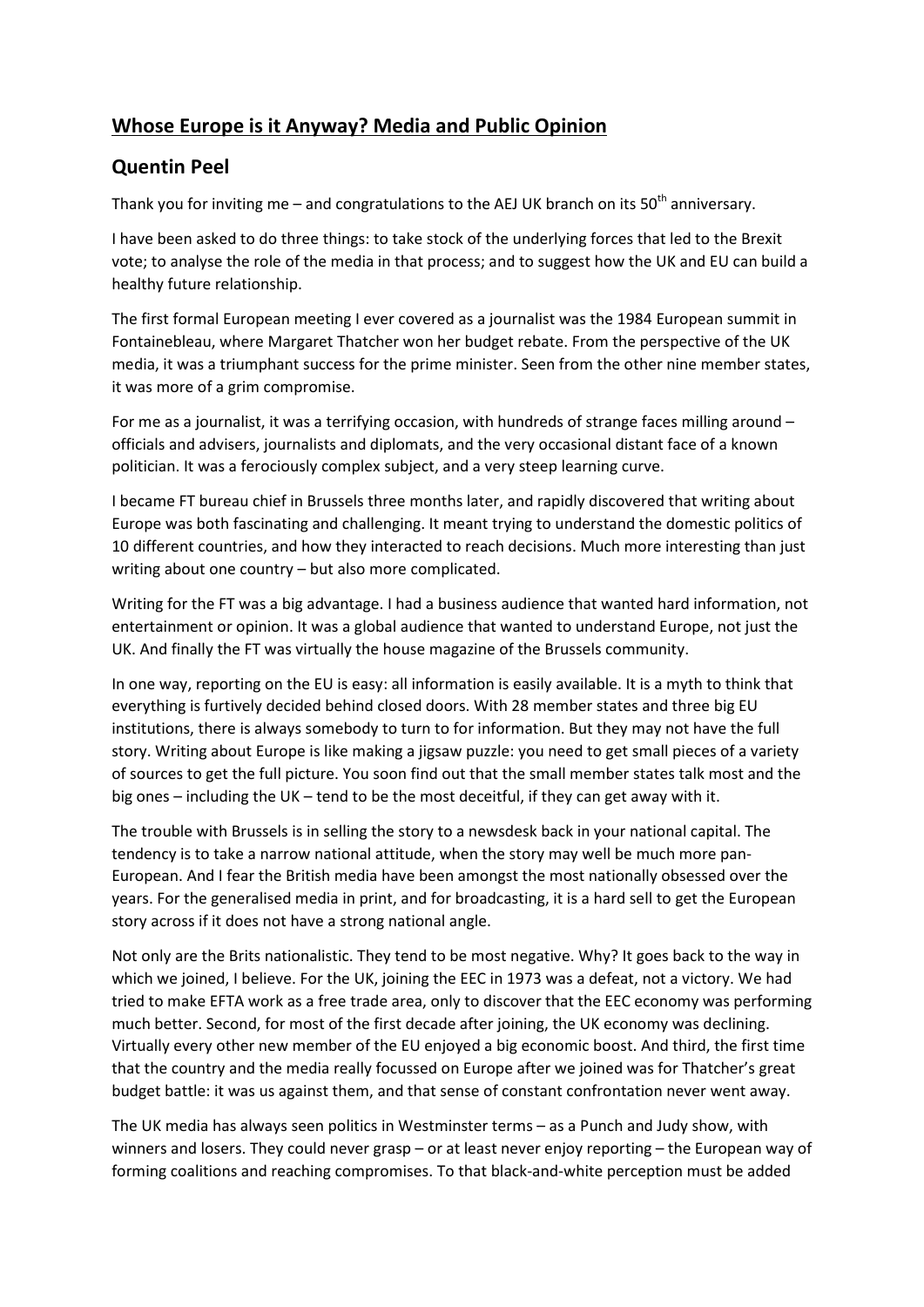the fact that both leading parties at Westminster – Tories and Labour – were deeply split. The Labour hard left – including Jeremy Corbyn – was Eurosceptic, and the Conservative hard right was increasingly English nationalist.

Those splits meant that British officials in Brussels, and in London, became terrified of honest briefing of the media. From the days of Maastricht onwards, they had to be ruthlessly "on message" to keep their jobs.

The Tories were split over Maastricht, and then disaster of sterling falling out of the Exchange Rate Mechanism greatly reinforced the Eurosceptic ranks. Labour was split over euro membership, another cause of the bitter personal rivalry between Tony Blair and Gordon Brown. The British media were obsessed by the splits, not by what was happening in the EU (as it became).

Part of the problem was lack of knowledge, as well as lack of interest. A BBC independent panel summoned in 2004 to investigate allegations of institutional pro-European bias concluded that the bigger problem was a failure to explain how Europe worked, and why that mattered, rather than a bias in reporting.

Take the Single Market – largely a British initiative thanks to Lord Cockfield and his team. It is far more integrated than a free trade area, and much more than a customs union. Yet most of the current confusion in the Brexit debate stems from a constant confusion between those three different trade relationships. There's also a constant failure to understand the treaty basis of the EU: it is a legal system, not a political fudge. But Theresa May's Chequers compromise is trying to fudge it. As for the Irish border, that can't be fudged: it has to be solved in a treaty – the Withdrawal Treaty. That is why it is so difficult.

Let me finish by looking to the future. How can we put EU-UK relations on a healthy basis post-Brexit?

Well, for a start, as far as the media is concerned, by not carrying on making the same mistakes. We have to understand each other better: we Brits must try to understand the motives, priorities and perceptions of our European neighbours. And we need to understand how the EU institutions work.

We need to stop using language like "traitors", "ambushes" and "bullying". That only poisons the atmosphere. The EU is not a zero sum game. Compromises are about finding mutually beneficial compromises.

We need to stop hoping or believing that Brexit will simply be the first step towards a steady disintegration of the EU. No one else wants to leave. The Poles don't, the Hungarians don't, and certainly the Irish don't.

We need to stress our common interests: in security at home and abroad, in taming Trump and restoring decent transatlantic relations, in managing migration, and in containing China and Russia. We must try to preserve the hugely important European co-operation that has boosted science and research at UK universities.

The problem is that the vote for Brexit was an anti-EU vote: it was anti-free movement, which has left EU citizens in the UK feeling unloved and unwanted. It has poisoned the atmosphere, and the aggressive UK approach to the negotiations has simply made matters worse.

I fear there is a danger of an angry backlash in the UK for the next 10 years or more, as the harsh economic, social and psychological effects of Brexit become apparent, and the rest of the EU is blamed for not softening the consequences of our own decision.